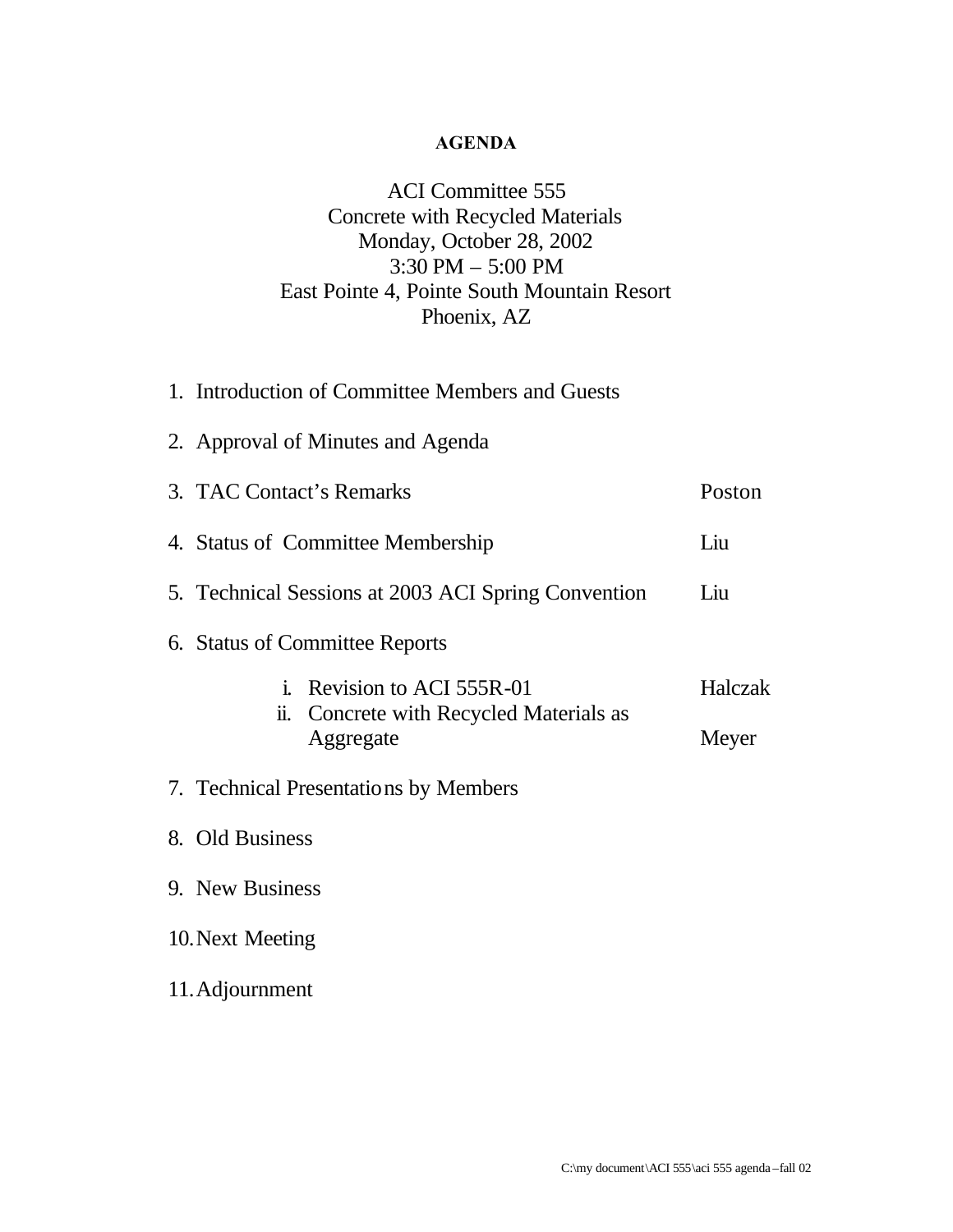## **Proposed Technical Session on Recycling Concrete and Other Materials for Sustainable Development, Part 1**

Sponsored by Committee 555, Concrete with Recycled Materials at 2003 ACI Spring Convention, Vancouver, Canada

| <b>Session Moderator:</b>    | Tony C. Liu, Directorate of Research and Development,<br>U.S. Army Corps of Engineers, Washington, DC     |
|------------------------------|-----------------------------------------------------------------------------------------------------------|
| <b>Session Co-Moderator:</b> | William Halczak, Civil Engineer, Los Angeles District,<br>U. S. Army Corps of Engineers, Los Angeles, CA. |

**Keynote: Recycling of Concrete – An Overview of Challenges and Opportunities** Erik Krogh Lauritzen, Managing Director DEMEX Consulting Engineers, Denmark

## **Recent Trend of the Recycling of the Concrete Waste and Recycled Aggregate Concrete in Japan**

Yoshio Kasai, Professor Emeritus, The Nihon University, Japan

### **Concrete Waste in a Global Perspective**

Torben C. Hansen, Consulting Engineer, Denmark; Erik Krogh Lauritzen, Managing Director DEMEX Consulting Engineers, Denmark

#### **Experience in Recycling Concrete in the Dallas-Fort Worth Area**

Mason C. Brown, Big City Crushed Concrete, Dallas, Texas

## **Influence of Recycled Concrete Aggregates on Concrete Durability** Beatrix Kerkhoff, Civil Engineer, Portland Cement Association, Skokie, IL

### **Recycling Concrete with Alkali Silica Reaction**

David Gress, Associate Director and Professor, Department of Civil Engineering, University of New Hampshire, Durham, NH